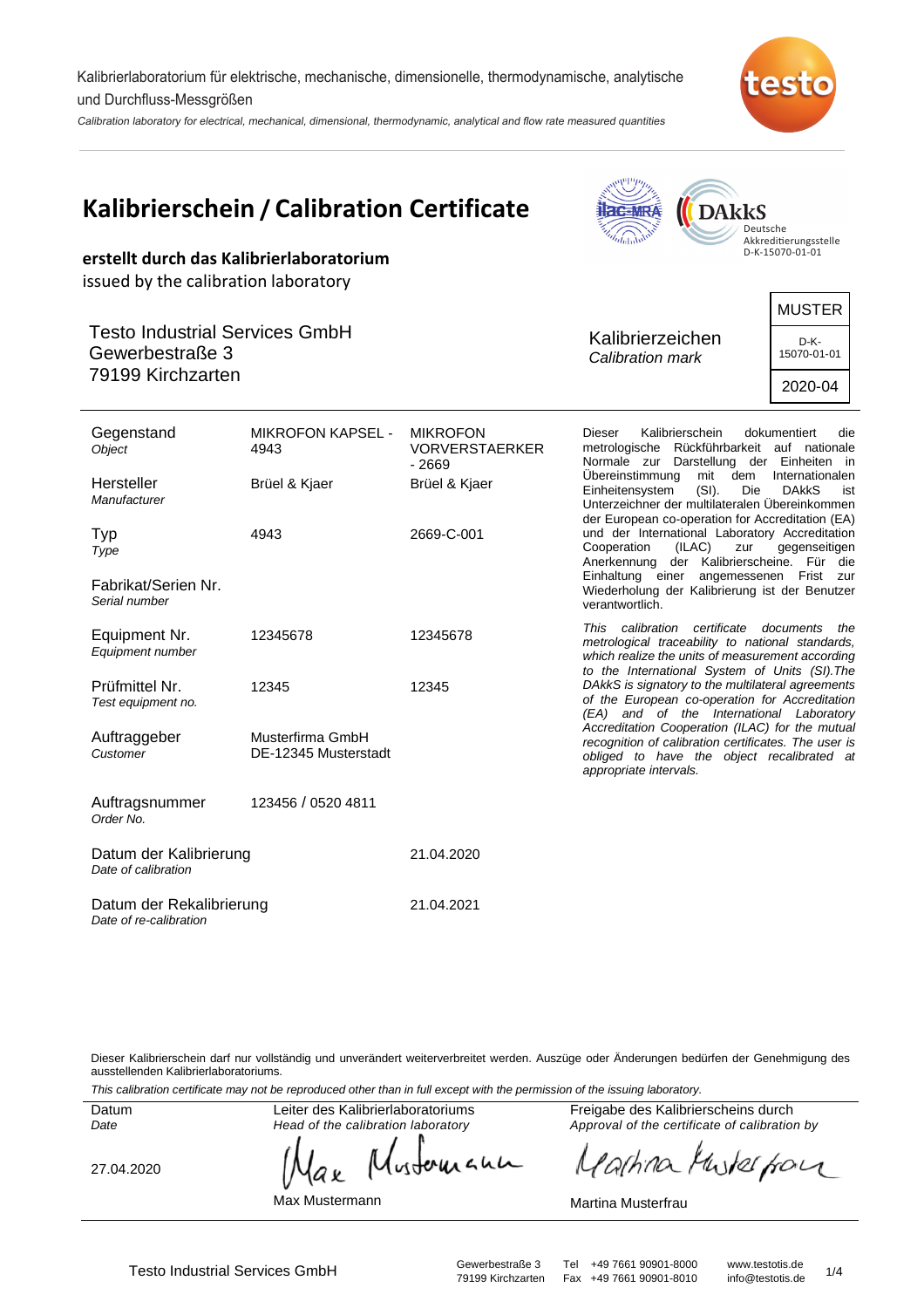MUSTER

# Kalibrierschein vom calibration certificate dated 27.04.2020

2020-04

# **Kalibriergegenstand** Calibration object

| Gegenstand<br>Object          | MIKROFON KAPSEL - 4943 | <b>MIKROFON VORVERSTAERKER -</b><br>2669 |
|-------------------------------|------------------------|------------------------------------------|
| Inventar Nr.<br>Inventory no. | ---                    | $--$                                     |
| Standort<br>Location          | A101/L350              | A101/L350                                |

# **Messverfahren** Measuring procedure

Die akustische Kalibrierung erfolgt in einer Freifeldkammer in Anlehnung an die Norm DIN EN 61094-8:2012. Vor der Messung im Freifeld wird das Druck-Betriebs-Übertragungsmaß des Mikrofons ermittelt.

The acoustic calibration takes place in a free-field chamber in accordance with the standard DIN EN 61094-8:2012.Before the measurement in the free-field, the pressure-operating transmission ratio of the microphone is determined.

Bezugsschalldruck Reference acoustic pressure 20 uPa

### **Messbedingungen** Measuring conditions

| Klassifizierung <sub>WS2F</sub> nach |              | DIN EN 61094-4:1995 |
|--------------------------------------|--------------|---------------------|
| Classification                       | according to |                     |

Einstellungen an der Normalmesseinrichtung Settings at the measuring device

| CS <sub>18</sub> FF<br>CS <sub>18</sub> FF | <b>Frequenzbereich</b> Frequency range                      | 125 Hz bis to 20 kHz |
|--------------------------------------------|-------------------------------------------------------------|----------------------|
|                                            | <b>Kalibrierpegel</b> Calibration level                     | 84 dB                |
|                                            | <b>Abstand zur Schallquelle</b> Distance to acoustic source | 84 cm                |
|                                            | <b>Filtertyp</b> Filter type                                | Sinusapproximation   |
|                                            | <b>Polarisationsspannung Polarization voltage</b>           | 200V                 |

# **Umgebungsbedingungen** Ambient conditions

Temperatur Temperature (21...23)<sup>°</sup>C Feuchte Humidity (20...60)% rF % RH

### **Messeinrichtungen** Measuring equipment

| Referenz<br>Reference                                                             | Rückführung<br>Traceability | Rekal.<br>Next cal. | Zertifikat-Nr.<br>Certificate-no. | Eq.-Nr.<br>Eq.-no. |
|-----------------------------------------------------------------------------------|-----------------------------|---------------------|-----------------------------------|--------------------|
| Messmikrofon 4191+MV203 Measurement microphone<br>4191+MV203                      | 15183-01-00 2019-04         | 2021-04             | 3115148                           | 12920735           |
| Kalibriersystem CS18SPL FF Calibration System CS18SPL FF                          | 15183-01-00 2019-04         | 2021-04             | 3115107                           | 12920705           |
| Schallpegelkalibrator Brüel&Kjaer 4231 sound level calibrator<br>Brüel&Kjaer 4231 | 15183-01-00 2019-04         | 2021-04             | 3115168                           | 12902370           |
| Pistonphone G.R.A.S. 42AA Pistonphone G.R.A.S. 42AA                               | 15183-01-00 2019-04         | 2021-04             | 3115180                           | 12904228           |

Referenzzertifikate sind auf www.primasonline.com abrufbar Reference certificates are available at www.primasonline.com

### **Messergebnisse** Measuring results

Druck-Betriebs-Übertragung bei Pegel und Frequenz Pressure-operating transmission at level and frequency

| Frequenz<br>Frequency | Schall-<br>druck-<br>pegel<br>Sound<br>pressure<br>level | <b>Druck-Betriebs-</b><br>Übertragungsko-<br>effizient<br>Pressure-opera-<br>tion transmission | <b>Druck-Betriebs-</b><br>Übertragungsmaß<br>Pressure-operation<br>transmission measure |          | Zulässige<br>Abwei-<br>chung <sup>2)</sup><br>Allowed devia-<br>tion <sup>2</sup> | Messunsicher-<br>heit $(k=2)$<br>Measurement<br>uncertainty $(k=2)$ | <b>ertung</b><br>Imation<br><b>Bew</b><br>Confi |
|-----------------------|----------------------------------------------------------|------------------------------------------------------------------------------------------------|-----------------------------------------------------------------------------------------|----------|-----------------------------------------------------------------------------------|---------------------------------------------------------------------|-------------------------------------------------|
| Hz                    | dB                                                       | mV/Pa                                                                                          | dB re V/Pa                                                                              |          | dB                                                                                | dB                                                                  | <b>ROUSTRIA</b>                                 |
|                       |                                                          |                                                                                                | Soll                                                                                    | Ist      |                                                                                   |                                                                     | I. SERVICA                                      |
|                       |                                                          |                                                                                                | Target                                                                                  | Actual   |                                                                                   |                                                                     |                                                 |
| 250                   | 114                                                      | 44,90                                                                                          | $-26,00$                                                                                | $-26,96$ | ± 2,00                                                                            | 0,20                                                                | pass                                            |
| 1000                  | 94                                                       | 44,95                                                                                          | $-26,00$                                                                                | $-26.95$ | ± 2,00                                                                            | 0,20                                                                | pass                                            |

<sup>2)</sup> gemäß Hersteller in accordance with the manufacturer

Fax +49 7661 90901-8010

ROHZP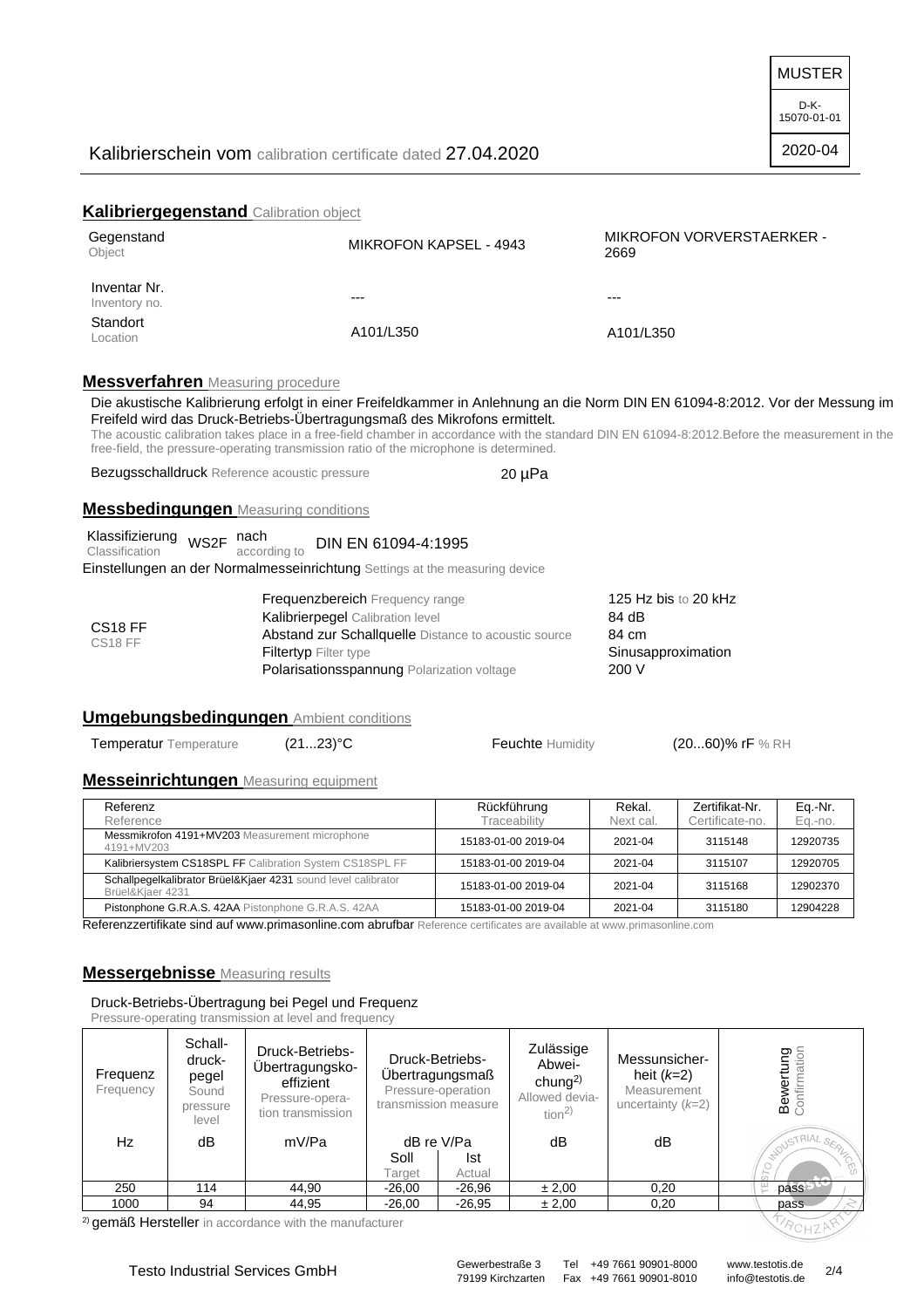MUSTER

D-K-15070-01-01

2020-04

| Frequenz<br>Frequency | Schall-<br>druck-<br>pegel<br>Sound<br>pressure<br>level | Freifeld-Be-<br>triebs-Übertra-<br>gungskoeffi-<br>zient<br>Free field-opera-<br>tion transmission | Freifeld-Be-<br>triebs-Übertra-<br>gungsmaß<br>Free field opera-<br>tion transmission<br>measure | Abwei-<br>chung be-<br>zogen auf<br>250 Hz<br>Deviation re-<br>lated to 250<br>Hz | Zulässige<br>Abwei-<br>chung $3)$<br>Allowed de-<br>viation $^{2)}$ | Messun-<br>sicherheit<br>$(k=2)$<br>Measure-<br>ment uncer-<br>tainty $(k=2)$ | <b>Bewertung</b><br>Confirmation |
|-----------------------|----------------------------------------------------------|----------------------------------------------------------------------------------------------------|--------------------------------------------------------------------------------------------------|-----------------------------------------------------------------------------------|---------------------------------------------------------------------|-------------------------------------------------------------------------------|----------------------------------|
| Hz                    | dB                                                       | mV/Pa                                                                                              | dB re V/Pa                                                                                       | dB                                                                                | dB                                                                  | dB                                                                            |                                  |
| 125                   | 84,0                                                     | 45,03                                                                                              | $-26,93$                                                                                         | 0,08                                                                              | ±1,00                                                               | 0,35                                                                          | pass                             |
| 160                   | 84,0                                                     | 44,45                                                                                              | $-27,04$                                                                                         | $-0.03$                                                                           | ±1,00                                                               | 0,35                                                                          | pass                             |
| 200                   | 84,0                                                     | 44,50                                                                                              | $-27,03$                                                                                         | $-0.02$                                                                           | ±1,00                                                               | 0,35                                                                          | pass                             |
| 250                   | 84,0                                                     | 44,62                                                                                              | $-27,01$                                                                                         | 0,00                                                                              | Bezugswert                                                          | 0,35                                                                          | n.a.                             |
| 315                   | 84,0                                                     | 44,60                                                                                              | $-27,01$                                                                                         | 0,00                                                                              | ±1,00                                                               | 0,35                                                                          | pass                             |
| 400                   | 84,0                                                     | 44,55                                                                                              | $-27,02$                                                                                         | $-0.01$                                                                           | ±1,00                                                               | 0,35                                                                          | pass                             |
| 500                   | 84,0                                                     | 44,60                                                                                              | $-27,01$                                                                                         | 0,00                                                                              | ±1,00                                                               | 0,35                                                                          | pass                             |
| 630                   | 84,0                                                     | 44,80                                                                                              | $-26,97$                                                                                         | 0,04                                                                              | ±1,00                                                               | 0,35                                                                          | pass                             |
| 800                   | 84,1                                                     | 44,78                                                                                              | $-26,98$                                                                                         | 0,03                                                                              | ±1,00                                                               | 0,35                                                                          | pass                             |
| 1000                  | 84,0                                                     | 44,92                                                                                              | $-26,95$                                                                                         | 0,06                                                                              | ±1,00                                                               | 0,35                                                                          | pass                             |
| 1250                  | 84,0                                                     | 45,22                                                                                              | $-26,89$                                                                                         | 0,12                                                                              | ±1,00                                                               | 0,35                                                                          | pass                             |
| 1600                  | 84,0                                                     | 45,69                                                                                              | $-26,80$                                                                                         | 0,21                                                                              | ±1,00                                                               | 0,35                                                                          | pass                             |
| 2000                  | 84,1                                                     | 46,20                                                                                              | $-26,71$                                                                                         | 0,30                                                                              | ±1,00                                                               | 0,35                                                                          | pass                             |
| 2500                  | 84,0                                                     | 47,18                                                                                              | $-26,52$                                                                                         | 0,49                                                                              | ±1,00                                                               | 0,35                                                                          | pass                             |
| 3150                  | 84,0                                                     | 47,86                                                                                              | $-26,40$                                                                                         | 0,61                                                                              | $-0.50/+1.50$                                                       | 0,35                                                                          | pass                             |
| 4000                  | 84,0                                                     | 49,91                                                                                              | $-26,04$                                                                                         | 0,97                                                                              | $0.00/+2.00$                                                        | 0,35                                                                          | pass                             |
| 5000                  | 84,0                                                     | 52,74                                                                                              | $-25,56$                                                                                         | 1,45                                                                              | $0.50/+2.50$                                                        | 0,35                                                                          | pass                             |
| 6300                  | 84,1                                                     | 56,60                                                                                              | $-24,94$                                                                                         | 2,07                                                                              | $1,00/+3,00$                                                        | 0,35                                                                          | pass                             |
| 8000                  | 84,1                                                     | 59,89                                                                                              | $-24,45$                                                                                         | 2,56                                                                              | $1,00/+5,00$                                                        | 0,35                                                                          | pass                             |
| 10000                 | 84,1                                                     | 63,20                                                                                              | $-23,99$                                                                                         | 3,02                                                                              | $1,00/+5,00$                                                        | 0,50                                                                          | pass                             |

Freifeld-Betriebs-Übertragung bei Pegel und Frequenz

Free field operation transmission at level and frequency

3) gemäß Kunde in accordance with the customer

# **Diagramm Amplitudenfrequenzgang** Amplitude frequency response graph